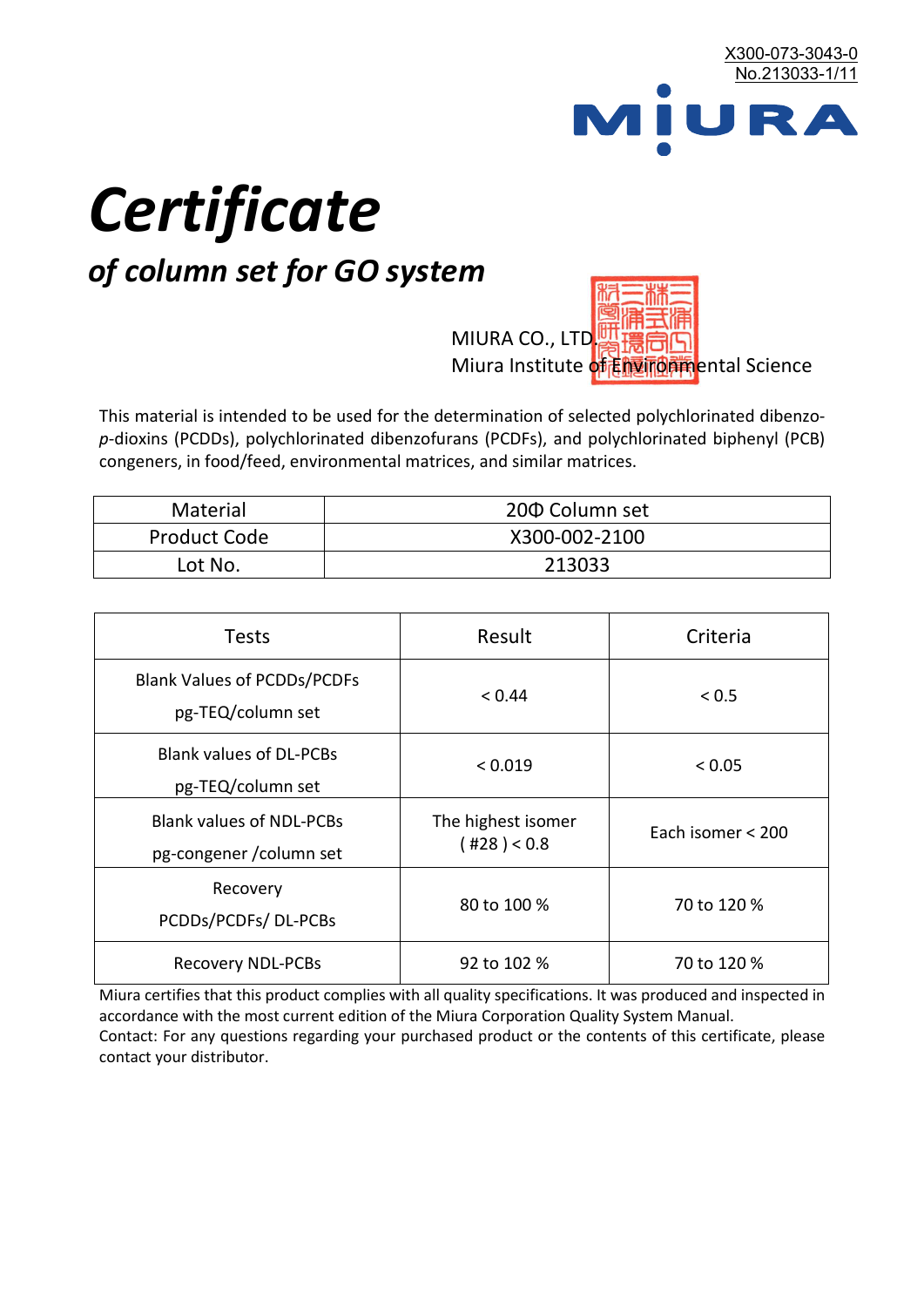### **DESCRIPTIONS**

**Lot Number:** The number mentioned on the labels on the column bag is the lot production number.

**Blank Level Values:** Blank level values, expressed as mass fractions (pg-TEQ per a column set), for selected PCB congeners, PCDD, and PCDF congeners are provided in Table 2. Blank level values are a reference value for which MIURA has the highest confidence in its accuracy, in that all known or suspected sources of bias have been investigated or taken into account (JIS K0311 or JIS K0312).

**Recovery Values (Sample):** Recovery values, expressed as percentages, are provided in Table 3 for selected mass labeled-PCB congeners, and selected mass labeled PCDD and PCDF congeners, based on selected mass labeled recovery standards added before GC-MS measurement. Recovery values meet EU regulations; however, the values meet the MIURA criteria for this certification, which are stricter than what is required by EU regulations.

#### **NOTICE AND WARNING TO USERS**

THE GO SYSTEM COLUMN SET IS INTENDED FOR DIOXIN ANALYTICAL USE ONLY, INCLUDING HAZARDOUS MATERIALS. BEFORE USE, READ THE SDS CAREFULLY; HANDLE PRODUCT AS A HAZARDOUS MATERIAL CAPABLE OF SKIN CORROSION AND/OR EYE DAMAGE.

#### **INSTRUCTIONS FOR STABILITY, STORAGE, AND USE**

**Stability and Storage:** The column set should be stored at room temperatures below 25 °C until use. It should not be frozen or exposed to sunlight or ultraviolet radiation. After removing from the bags, the contents should be used immediately, especially, because the concentration column (lower) "Alumina" can be deactivated under high-humidity. Storing of the removed column set is not recommended.

**Use:** If storing in a cold room or refrigerator, bring them to room temperature (let stand for approximately 30 min), remove water condensed on the surface of the bags. Carefully remove the bags to avoid damage of the column. Use the same lot number with one column set. For more information of column set refer to the operation manual.

#### **ANALYTICAL METHODS USED AT MIURA**

For preparation of blank test, several column sets chosen at random per lot production were allowed to reach ambient temperature; two types of the purification columns (upper: silver nitrate silica gel, and lower: sulfuric acid silica gel) were assembled, and 10 mL of n-hexane was added to wet the top of the column with the designated column cap and disposable syringe. Then, a known amount of internal standard solution (containing selected labeled PCB, PCDDs, and PCDFs congeners; as shown in Table 1) dissolved in 6 mL of n-hexane was added to the top of the column with disposable syringe, and the syringe was washed with 2 x 2 mL of n-hexane; the n-hexane was injected into the column again. Then, the purification columns assembled with the concentration columns (upper) and (lower) were set to the each system unit immediately. After two fractions (dioxin and PCB fractions) were obtained from each system unit, a known amount of the recovery standard solution was added to each concentration vessel. Finally, both fractions were concentrated using an evaporation system under nitrogen to 0.01 mL.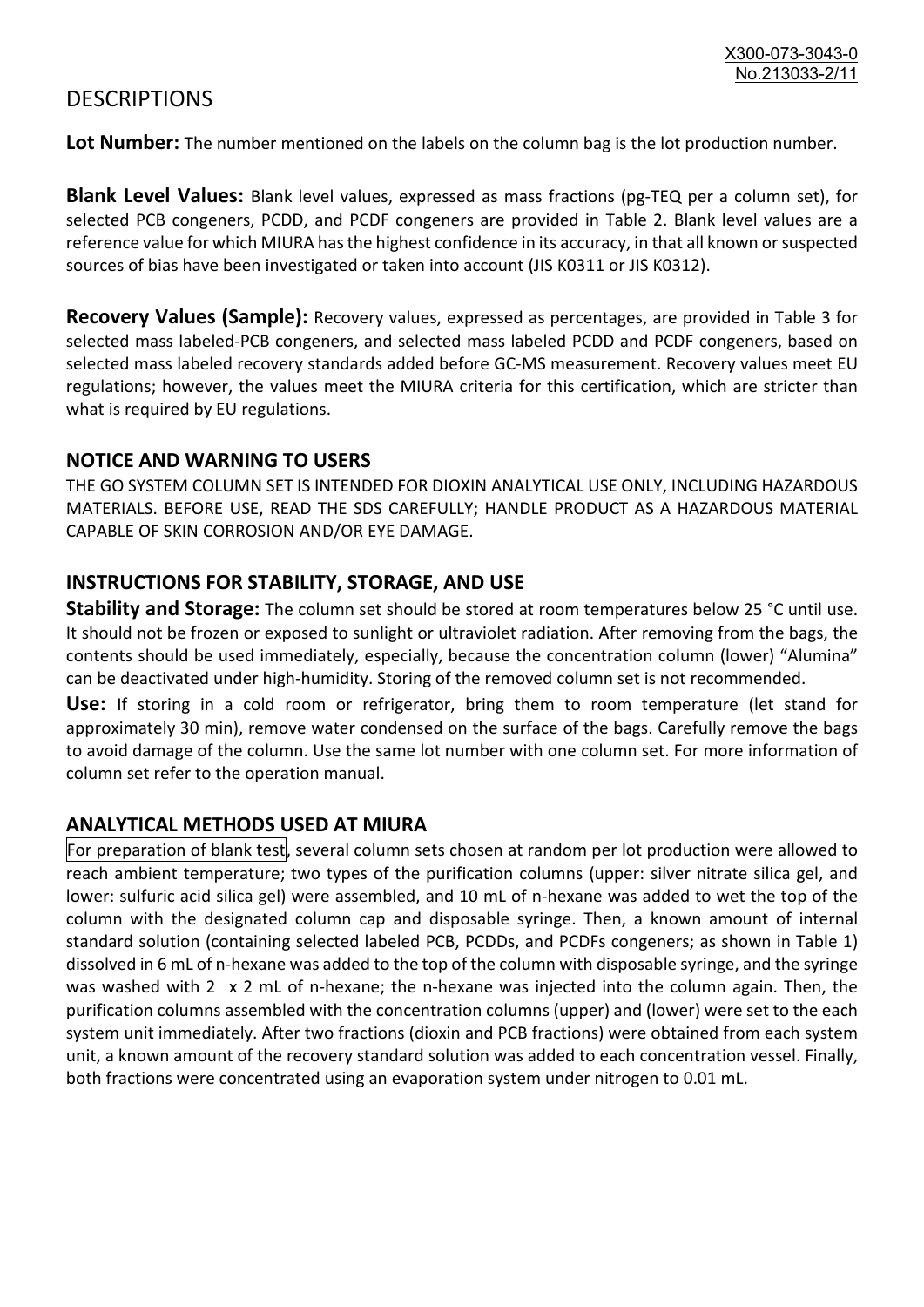X300-073-3043-0 No.213033-3/

| Compounds                   | Standard                      | Maker Code     | Maker                           | <b>Diluted</b><br>Concentration |
|-----------------------------|-------------------------------|----------------|---------------------------------|---------------------------------|
|                             | Internal Standard             | DF-SS-A        |                                 | $10$ ng/mL<br>in decane         |
| PCDDs and PCDFs,<br>DL-PCBs | <b>Internal Standard</b>      | DFP-LCS-B      |                                 |                                 |
|                             | Recovery (Surrogate) Standard | DF-IS-J        | Wellington<br>Laboratories Inc. |                                 |
| <b>NDL-PCBs</b>             |                               | <b>MBP-28</b>  |                                 |                                 |
|                             | Internal Standard             | <b>MBP-52</b>  |                                 |                                 |
|                             |                               | MBP-101        |                                 |                                 |
|                             |                               | <b>MBP-138</b> |                                 |                                 |
|                             |                               | MBP-153        |                                 |                                 |
|                             | Recovery (Surrogate) Standard | <b>MBP-19</b>  |                                 |                                 |
|                             |                               | <b>MBP-70</b>  |                                 |                                 |
|                             |                               | MBP-111        |                                 |                                 |
|                             |                               | MBP-162        |                                 |                                 |
|                             |                               | <b>MBP-178</b> |                                 |                                 |

Table 1. Standard solutions used for recovery tests.

The concentrated dioxin fraction was analyzed using gas chromatography / high resolution mass spectrometry (GC/HRMS) operated in electron impact (EI) mode. A 0.25 mm ID × 60 m fused silica capillary (BPX-DXN, TRAJAN) was used. The concentrated PCB fraction was analyzed using GC/HRMS operated in EI mode. A 0.25 mm ID × 60 m fused silica capillary (HT8-PCB, TRAJAN) was used. All injections were 2 μL using a splitless inlet. The results, blank level values, are provided in Table 2. The chromatograms of each compounds are shown at page 6 and after. Furthermore, the dioxin and PCB fractions were analyzed using gas chromatography / low resolution mass spectrometry operated in total ion scan (m/z 50 to 500) mode, to confirm if interferences may affect determination of target compounds by GC/HRMS are included in the fractions, the chromatograms are not shown here.

For the recovery test (sample), The sunflower seed oil from Helianthus annuus (S5007-1L, Sigma Aldrich) was dissolved in 2 mL of n-hexane. A known amount of the internal standard solution was added to the flask, mixed, and allowed to equilibrate. First, several column sets chosen at random per lot production were allowed to reach ambient temperature; the purification columns (upper) and (lower) were assembled. 10 mL of n-hexane was added to wet the top of the column with the designated column cap and disposable syringe. Then, the sample with the internal standard was injected into the top of the column with the disposable syringe, and the syringe was washed with 2 x 2 mL of n-hexane; the n-hexane was injected into the column again. The purification column was assembled with the concentration column (upper) and (lower), and set to the each system unit immediately. After obtaining two fractions from the system unit, the dioxin and PCB fractions were concentrated using an evaporation system under nitrogen to approximately 0.01 mL. After the addition of a known amount of recovery standard solution, the both fractions were concentrated to 0.02 mL; then dioxin and PCB in each fractions were analyzed using GC/HRMS as mentioned above test. The inspection results is displayed in Table 3.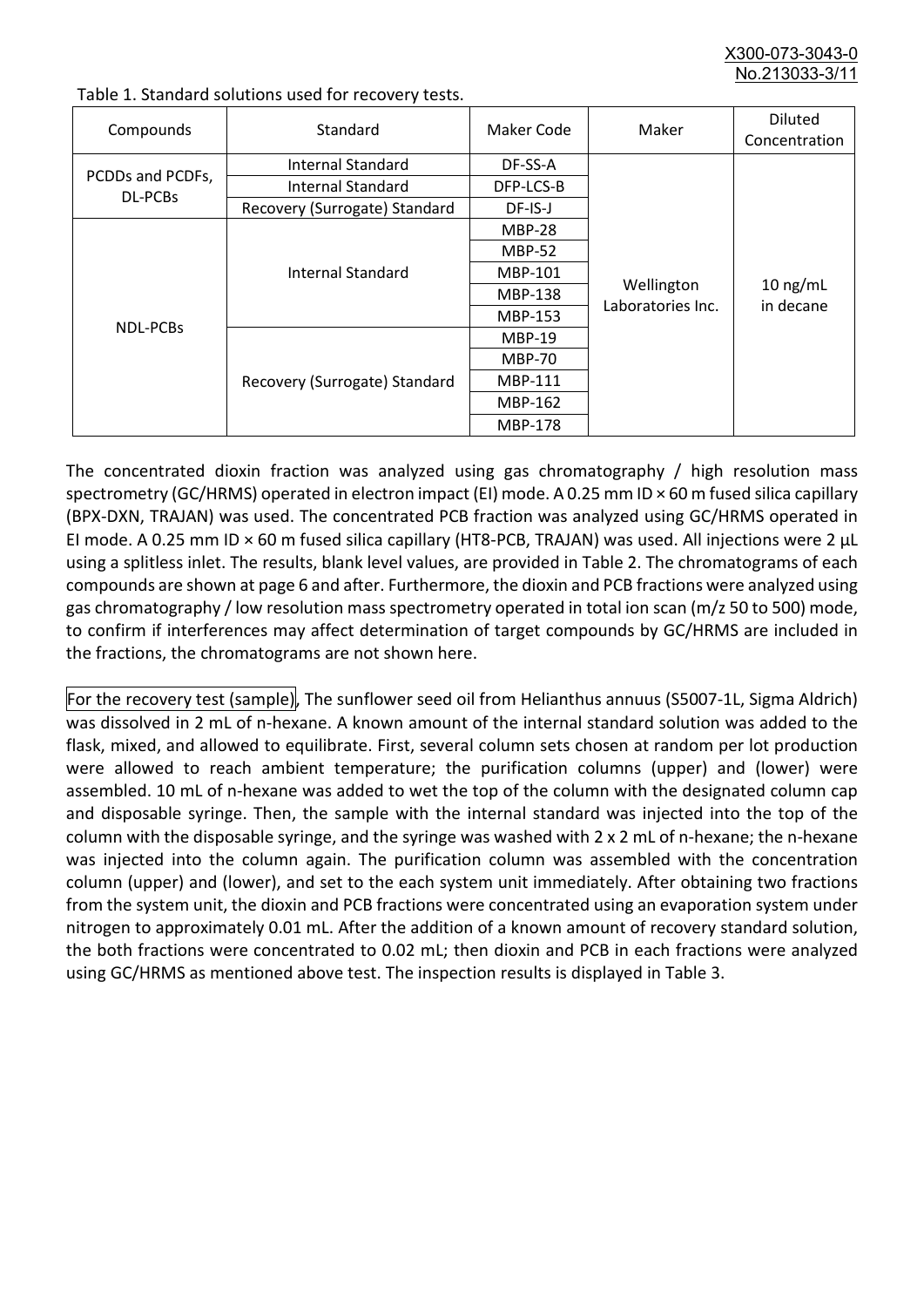X300-073-3043-0 No.213033-4/11

|  | Table 2 Blank levels of dioxins (PCDDs/PCDFs and DL-PCBs) and NDL-PCBs per column set. |
|--|----------------------------------------------------------------------------------------|
|--|----------------------------------------------------------------------------------------|

| abic 2 Diarik icveis of dioxins (I CDD3/TCDTs and DET CD3/ and NDET CD3 pcr column sett. |               |           |            |           |           |
|------------------------------------------------------------------------------------------|---------------|-----------|------------|-----------|-----------|
| Congener                                                                                 | Concentration | LOQ       | <b>LOD</b> | $S/N=3$   | TEQ*      |
|                                                                                          | pg/column     | pg/column | pg/column  | pg/column | pg/column |
| 2,3,7,8-TeCDD                                                                            | <b>ND</b>     | 0.29      | 0.09       | 0.09      | 0.09      |
| 1,2,3,7,8-PeCDD                                                                          | <b>ND</b>     | 0.30      | 0.09       | 0.09      | 0.09      |
| 1,2,3,4,7,8-HxCDD                                                                        | <b>ND</b>     | 0.8       | 0.2        | 0.2       | 0.02      |
| 1,2,3,6,7,8-HxCDD                                                                        | <b>ND</b>     | 0.7       | 0.2        | 0.2       | 0.02      |
| 1,2,3,7,8,9-HxCDD                                                                        | <b>ND</b>     | 0.8       | 0.2        | 0.2       | 0.02      |
| 1,2,3,4,6,7,8-HpCDD                                                                      | <b>ND</b>     | 1.3       | 0.4        | 0.2       | 0.004     |
| <b>OCDD</b>                                                                              | <b>ND</b>     | 1.9       | 0.6        | 0.3       | 0.00018   |
| 2,3,7,8-TeCDF                                                                            | <b>ND</b>     | 0.9       | 0.3        | 0.1       | 0.03      |
| 1,2,3,7,8-PeCDF                                                                          | <b>ND</b>     | 0.8       | 0.2        | 0.2       | 0.006     |
| 2,3,4,7,8-PeCDF                                                                          | <b>ND</b>     | 0.5       | 0.2        | 0.1       | 0.06      |
| 1,2,3,4,7,8-HxCDF                                                                        | <b>ND</b>     | 0.6       | 0.2        | 0.1       | 0.02      |
| 1,2,3,6,7,8-HxCDF                                                                        | <b>ND</b>     | 0.9       | 0.3        | 0.1       | 0.03      |
| 1,2,3,7,8,9-HxCDF                                                                        | <b>ND</b>     | 0.6       | 0.2        | 0.1       | 0.02      |
| 2,3,4,6,7,8-HxCDF                                                                        | <b>ND</b>     | 0.6       | 0.2        | 0.1       | 0.02      |
| 1,2,3,4,6,7,8-HpCDF                                                                      | <b>ND</b>     | 1.0       | 0.3        | 0.06      | 0.003     |
| 1,2,3,4,7,8,9-HpCDF                                                                      | <b>ND</b>     | 1.1       | 0.3        | 0.07      | 0.003     |
| <b>OCDF</b>                                                                              | <b>ND</b>     | 2.0       | 0.6        | 0.4       | 0.00018   |
| #81 (3,4,4',5-TeCB)                                                                      | <b>ND</b>     | 0.7       | 0.2        | 0.1       | 0.00006   |
| #77 (3,3',4,4'-TeCB)                                                                     | <b>ND</b>     | 1.5       | 0.5        | 0.1       | 0.00005   |
| #126 (3,3',4,4',5-PeCB)                                                                  | <b>ND</b>     | 0.4       | 0.1        | 0.1       | 0.01      |
| #169 (3,3',4,4',5,5'-HxCB)                                                               | <b>ND</b>     | 0.9       | 0.3        | 0.1       | 0.009     |
| #123 (2',3,4,4',5-PeCB)                                                                  | <b>ND</b>     | 0.4       | 0.1        | 0.04      | 0.000003  |
| #118 (2,3',4,4',5-PeCB)                                                                  | <b>ND</b>     | 0.7       | 0.2        | 0.04      | 0.000006  |
| #105 (2,3,3',4,4'-PeCB)                                                                  | <b>ND</b>     | 0.4       | 0.1        | 0.04      | 0.000003  |
| #114 (2,3,4,4',5-PeCB)                                                                   | <b>ND</b>     | 0.6       | 0.2        | 0.04      | 0.000006  |
| #167 (2,3',4,4',5,5'-HxCB)                                                               | <b>ND</b>     | 0.4       | 0.1        | 0.04      | 0.000003  |
| #156 (2,3,3',4,4',5-HxCB)                                                                | <b>ND</b>     | 0.5       | 0.1        | 0.04      | 0.000003  |
| #157 (2,3,3',4,4',5'-HxCB)                                                               | <b>ND</b>     | 0.6       | 0.2        | 0.04      | 0.000006  |
| #189 (2,3,3',4,4',5,5'-HpCB)                                                             | <b>ND</b>     | 0.4       | 0.1        | 0.04      | 0.000003  |
| #28 (2,4,4'-TrCB)                                                                        | 0.8           | 0.4       | 0.1        | 0.05      |           |
| #52 (2,2',5,5'-TeCB)                                                                     | 0.6           | 0.3       | 0.1        | 0.06      |           |
| #101 (2,2',4,5,5'-PeCB)                                                                  | <b>ND</b>     | 0.4       | 0.1        | 0.05      |           |
| #138 (2,2',3,4,4',5'-HxCB)                                                               | <b>ND</b>     | 0.6       | 0.2        | 0.05      |           |
| #153 (2,2',4,4',5,5'-HxCB)                                                               | <b>ND</b>     | 1.1       | 0.3        | 0.05      |           |
| #180 (2,2',3,4,4',5,5'-HpCB)                                                             | <b>ND</b>     | 0.6       | 0.2        | 0.05      |           |

\* TEQ: Toxicity Equivalents (are applied WHO-TEF(2006))

- 1. The figures in the parentheses in the concentration of actual measurement denote the concentration of the LOD or more and less than the LOQ.
- 2. ND in the concentration of actual measurement denotes less than the LOD.
- 3. TEQ are calculated with an actual measurement which is the concentration of the LOQ or more, and an actual measurement which is the concentration of the LOD or more and less than the LOQ, respectively. For values less than the LOD, TEQ are calculated with the LOD.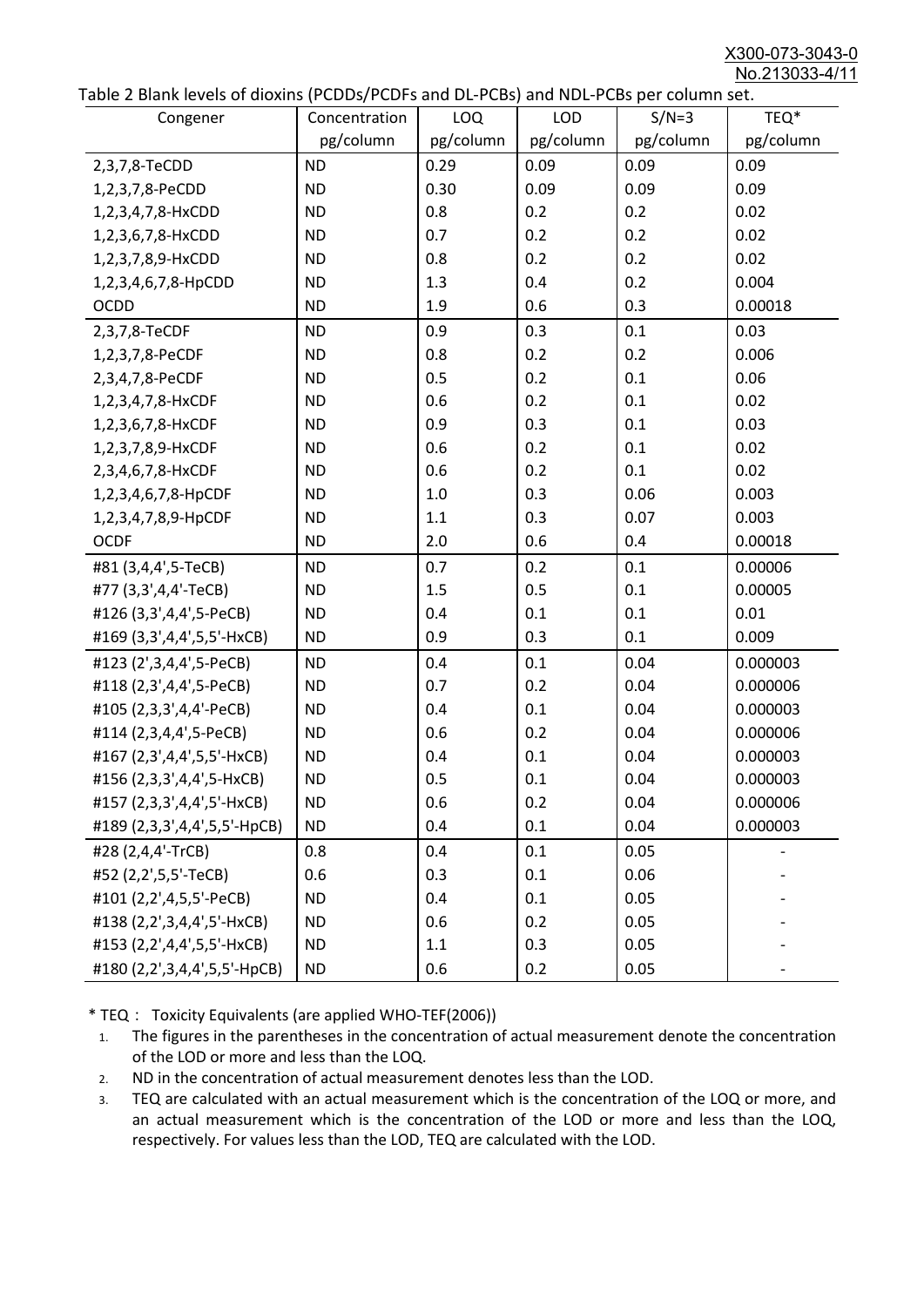| uwic J.<br>Recoveries of fabeled internal standar |        |
|---------------------------------------------------|--------|
| Congener                                          | Sample |
| 2,3,7,8-TeCDD                                     | 80%    |
| 1,2,3,7,8-PeCDD                                   | 87%    |
| 1,2,3,4,7,8-HxCDD                                 | 90%    |
| 1,2,3,6,7,8-HxCDD                                 | 93 %   |
| 1,2,3,7,8,9-HxCDD                                 | 89%    |
| 1,2,3,4,6,7,8-HpCDD                               | 93%    |
| <b>OCDD</b>                                       | 87%    |
| 2,3,7,8-TeCDF                                     | 86%    |
| 1,2,3,7,8-PeCDF                                   | 100 %  |
| 2,3,4,7,8-PeCDF                                   | 95 %   |
| 1,2,3,4,7,8-HxCDF                                 | 88%    |
| 1,2,3,6,7,8-HxCDF                                 | 90%    |
| 1,2,3,7,8,9-HxCDF                                 | 100 %  |
| 2,3,4,6,7,8-HxCDF                                 | 91%    |
| 1,2,3,4,6,7,8-HpCDF                               | 91%    |
| 1,2,3,4,7,8,9-HpCDF                               | 97%    |
| <b>OCDF</b>                                       | 92%    |
| #81 (3,4,4',5-TeCB)                               | 91%    |
| #77 (3,3',4,4'-TeCB)                              | 93 %   |
| #126 (3,3',4,4',5-PeCB)                           | 91%    |
| #169 (3,3',4,4',5,5'-HxCB)                        | 96 %   |
| #123 (2',3,4,4',5-PeCB)                           | 89 %   |
| #118 (2,3',4,4',5-PeCB)                           | 86%    |
| #105 (2,3,3',4,4'-PeCB)                           | 89%    |
| #114 (2,3,4,4',5-PeCB)                            | 93 %   |
| #167 (2,3',4,4',5,5'-HxCB)                        | 90%    |
| #156 (2,3,3',4,4',5-HxCB)                         | 91%    |
| #157 (2,3,3',4,4',5'-HxCB)                        | 92 %   |
| #189 (2,3,3',4,4',5,5'-HpCB)                      | 91%    |
| #28 (2,4,4'-TrCB)                                 | 102 %  |
| #52 (2,2',5,5'-TeCB)                              | 95 %   |
| #101 (2,2',4,5,5'-PeCB)                           | 96 %   |
| #138 (2,2',3,4,4',5'-HxCB)                        | 97%    |
| #153 (2,2',4,4',5,5'-HxCB)                        | 92%    |
| #180 (2,2',3,4,4',5,5'-HpCB)                      | 92%    |

Table 3. Recoveries of labeled internal standards.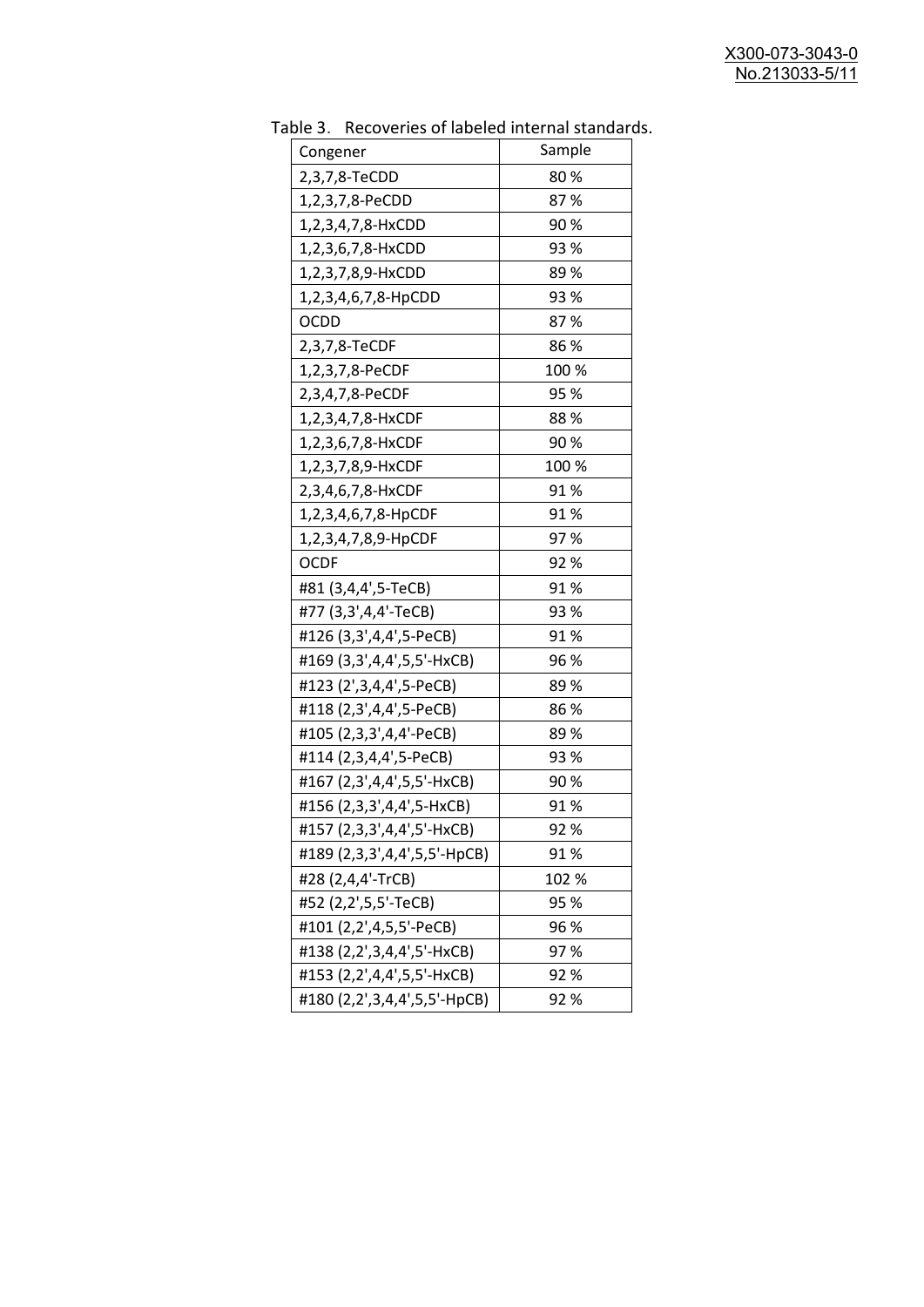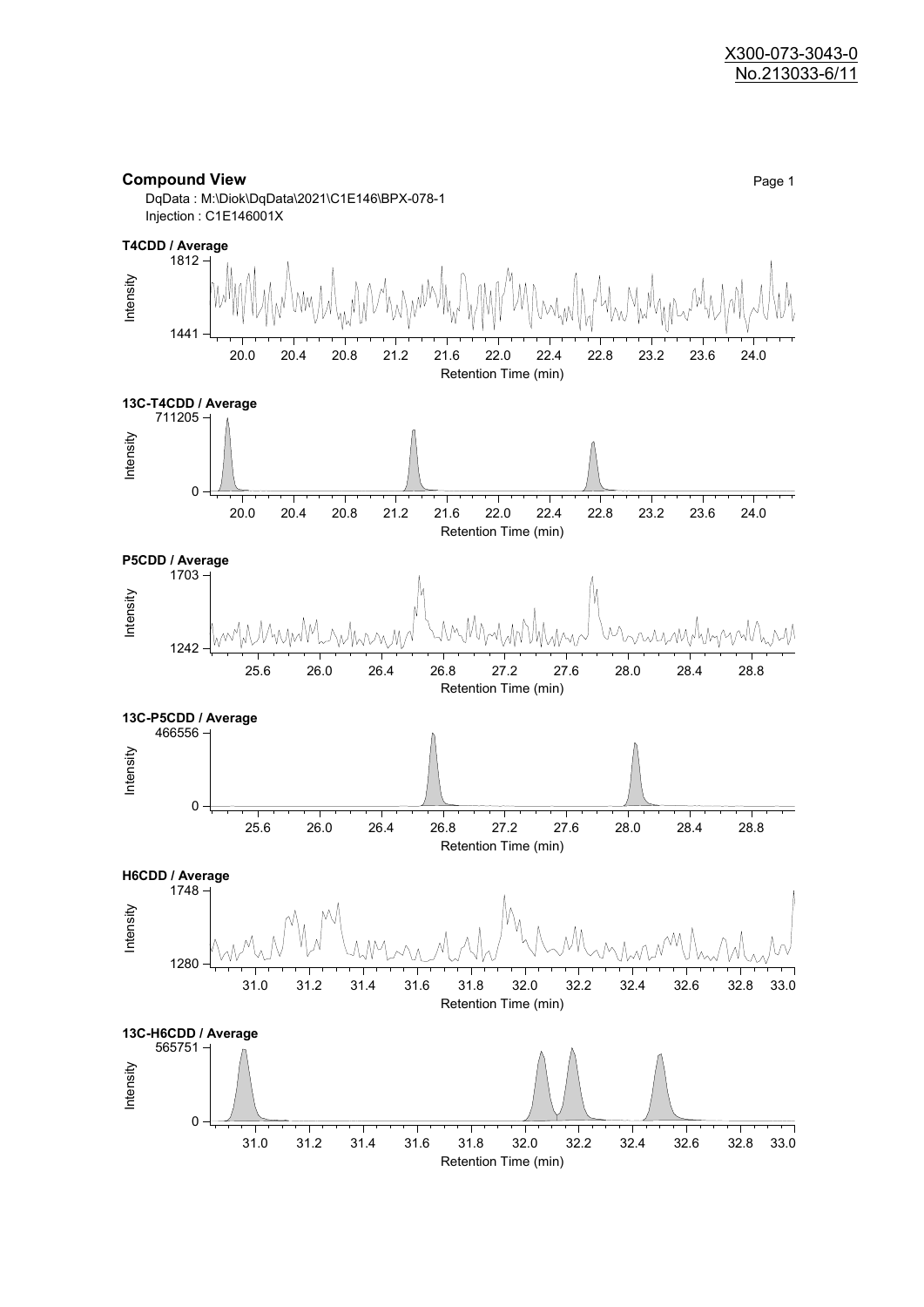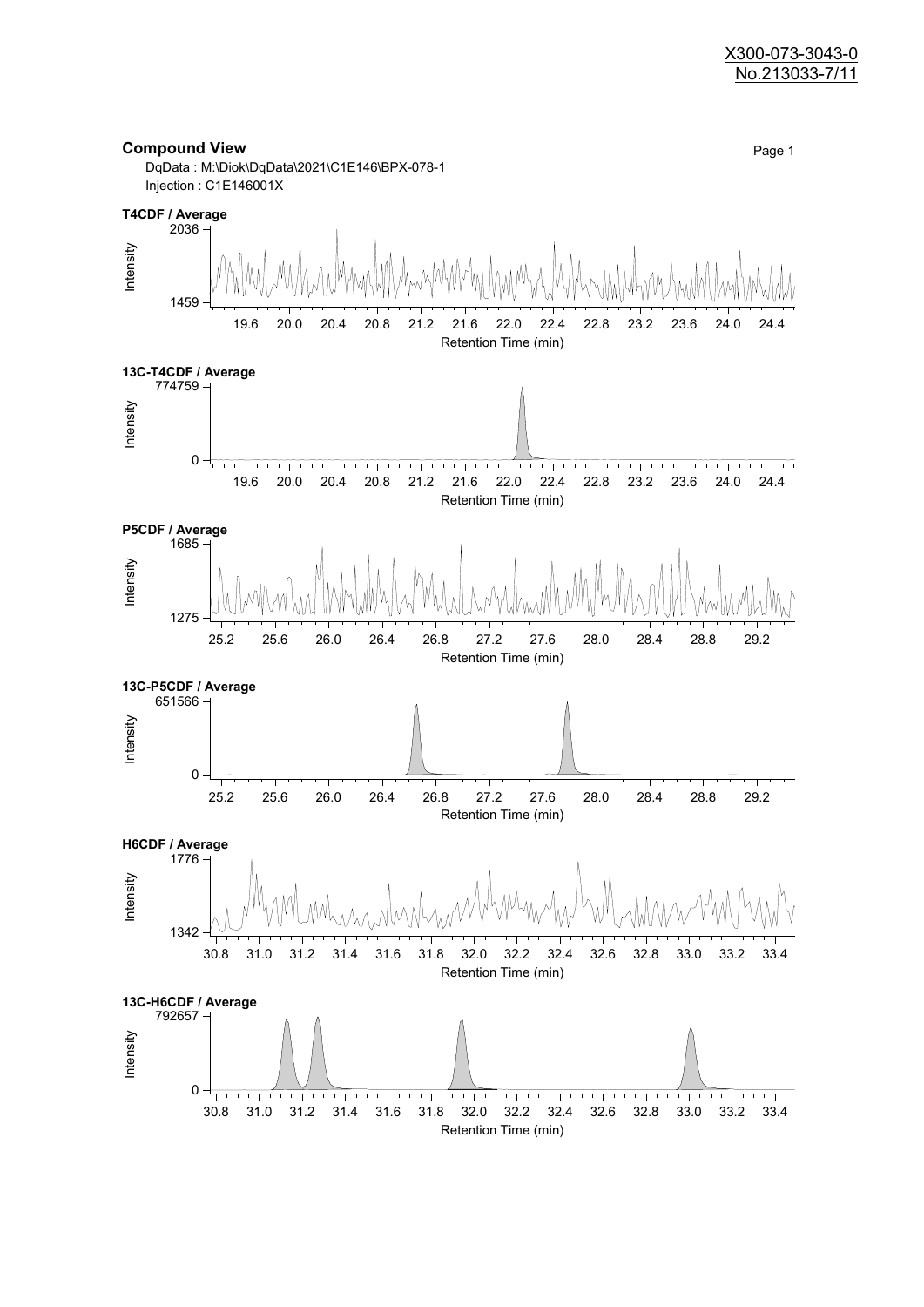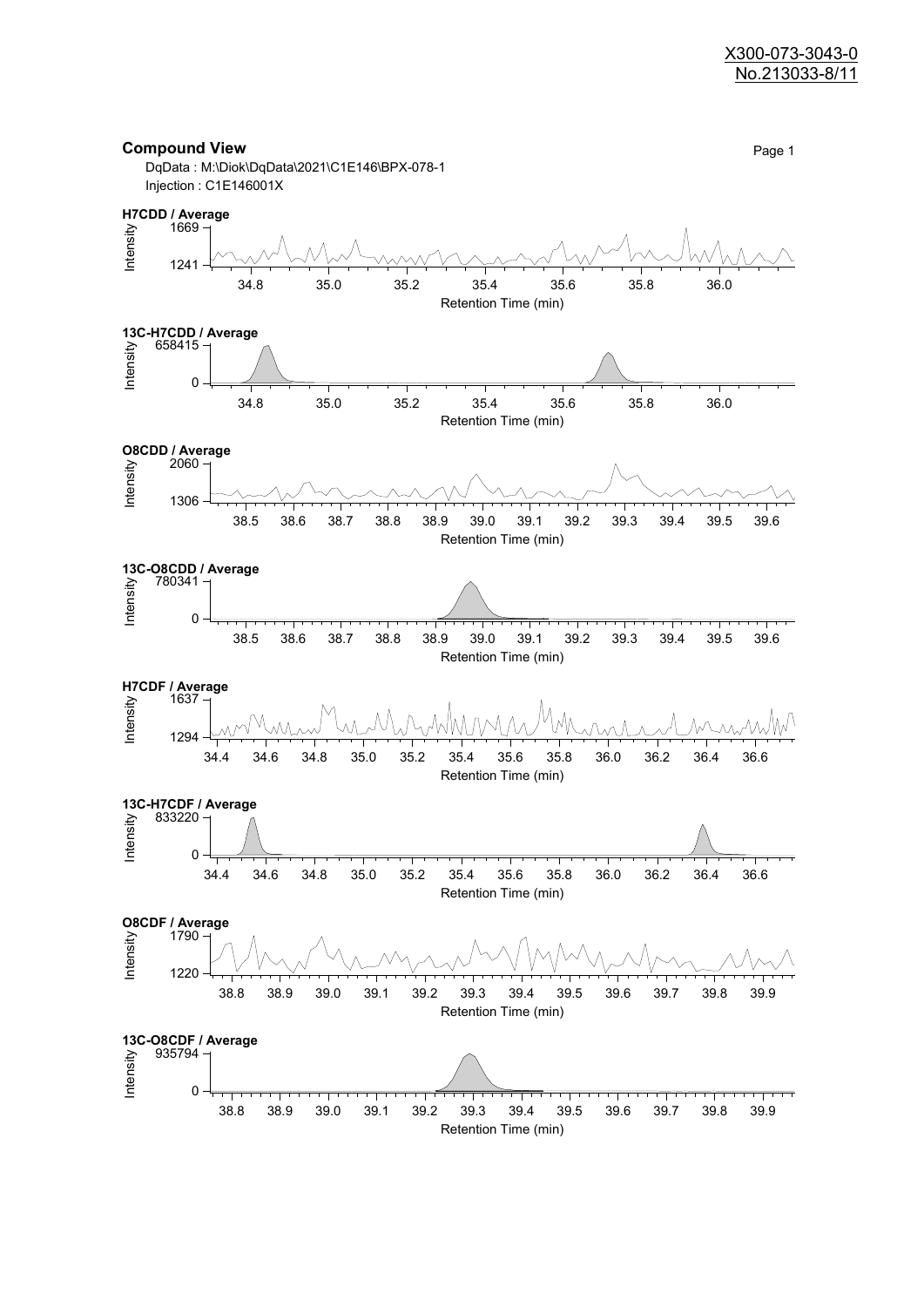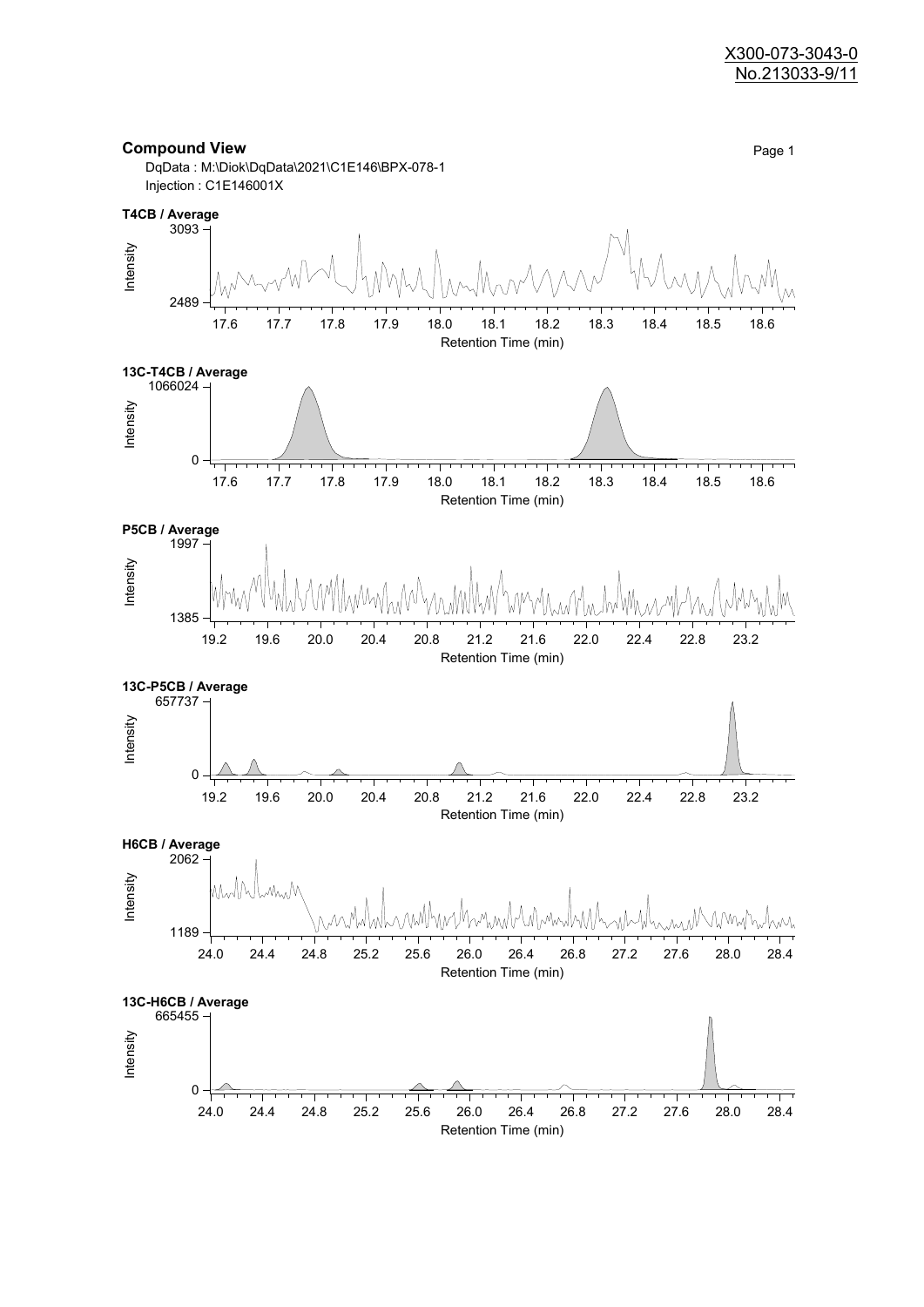